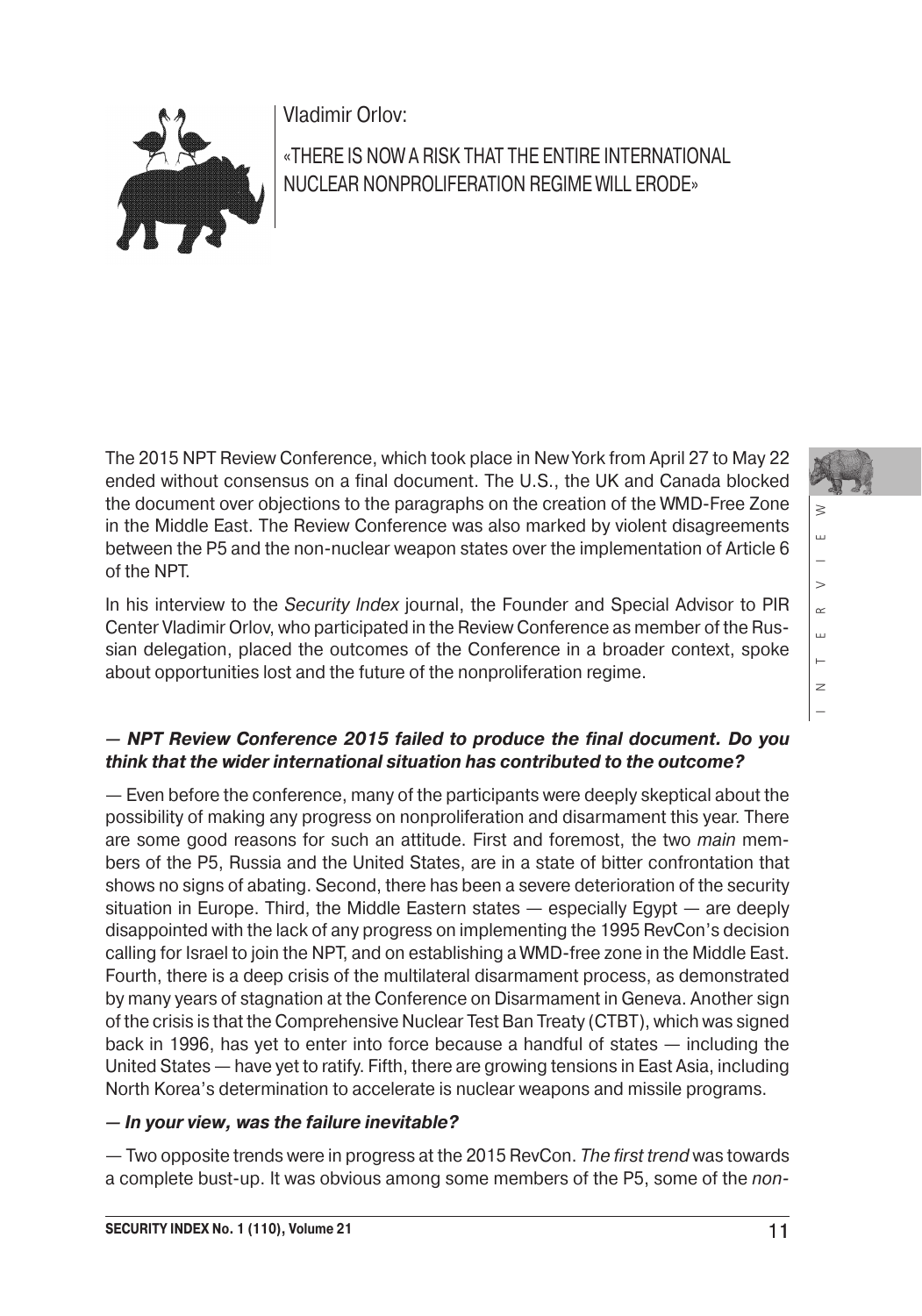nuclear activists, and several Middle Eastern states, especially Egypt. Each country had its own motive not to try very hard for a compromise. For example, what France saw as unacceptable concessions on disarmament issues was regarded by Austria and Mexico as watered-down steps not even worth considering.

The second trend was towards finding a difficult compromise despite all the differences. At some point, it seemed that most of the delegations were in just such a frame of mind. There were no illusions or unrealistic expectations. No one was trying for a massive breakthrough that would go beyond the 2010 Plan of Action. Realizing that the current international situation was not conducive to ambitious steps or major breakthroughs, the adherents of the compromise approach were determined to make small but tangible steps forward, and to return to their respective capitals with a Final Document approved by a consensus. Proponents of such a flexible approach included Spain, Brazil, Iran, Australia, Sweden, and, at some point, Switzerland. Russia was also determined to achieve a positive result rather than to accept a fiasco. That was the general sentiment of the Russian draft of the Middle Eastern section in the Final Document, which included the proposal for the UN Secretary-General to convene a conference on establishing a WMD-free zone in the region no later than March 1, 2016.

## **— Do you think the draft final document prepared by Amb. Taous Feroukhi was balanced enough to forge consensus?**

— When I first read all 24 pages of the document, I was forced to admit that Amb. Feroukhi and her small team had achieved something that was almost impossible. Of course, the document was by no means revolutionary. It was merely a final document of yet another Review Conference. But the draft was very ambitious in at least two key elements.

To begin with, I believe that the 19 points of the paragraph on further steps on nuclear disarmament should have satisfied the non-nuclear-weapon states, which all demanded "further progress". That paragraph began with a recognition of the "deep concern at the catastrophic humanitarian consequences of any use of nuclear weapons". It went on to urge Russia and the United States to begin talks on deeper nuclear arms reductions "as soon as possible". All nuclear-weapon states were called on to improve their nuclear weapons accounting and reporting, albeit "without prejudice to national security". The document also urged the eight states that have not yet ratified the CTBT, preventing it from entering into force, to do so "without further delay and without waiting for any other State to do so". Also worth mentioning is the final,  $19<sup>th</sup>$  point, which recommended that the UN General Assembly set up a working group to identify effective measures on full implementation of Article 6.

My first reaction was that the proposed draft represented a victory for the non-nuclear activists and a capitulation by the P5 group, torn as is was by internal squabbling. Upon more careful study, however, I began to see the outlines of a reasonable and balanced compromise. It is now clear to me why the head of the Russian delegation later described the draft as a "very useful effort on the part of Amb. Feroukhi, a draft that could and should have been approved".

The core of the Middle East section in the proposed draft consisted of Russian proposals. Those proposals did not emerge out of nothing, of course; they were the result of marathon consultations with Middle Eastern states, especially Egypt, but also several others. Israel was present at the RevCon both invisibly (for it sometimes seemed that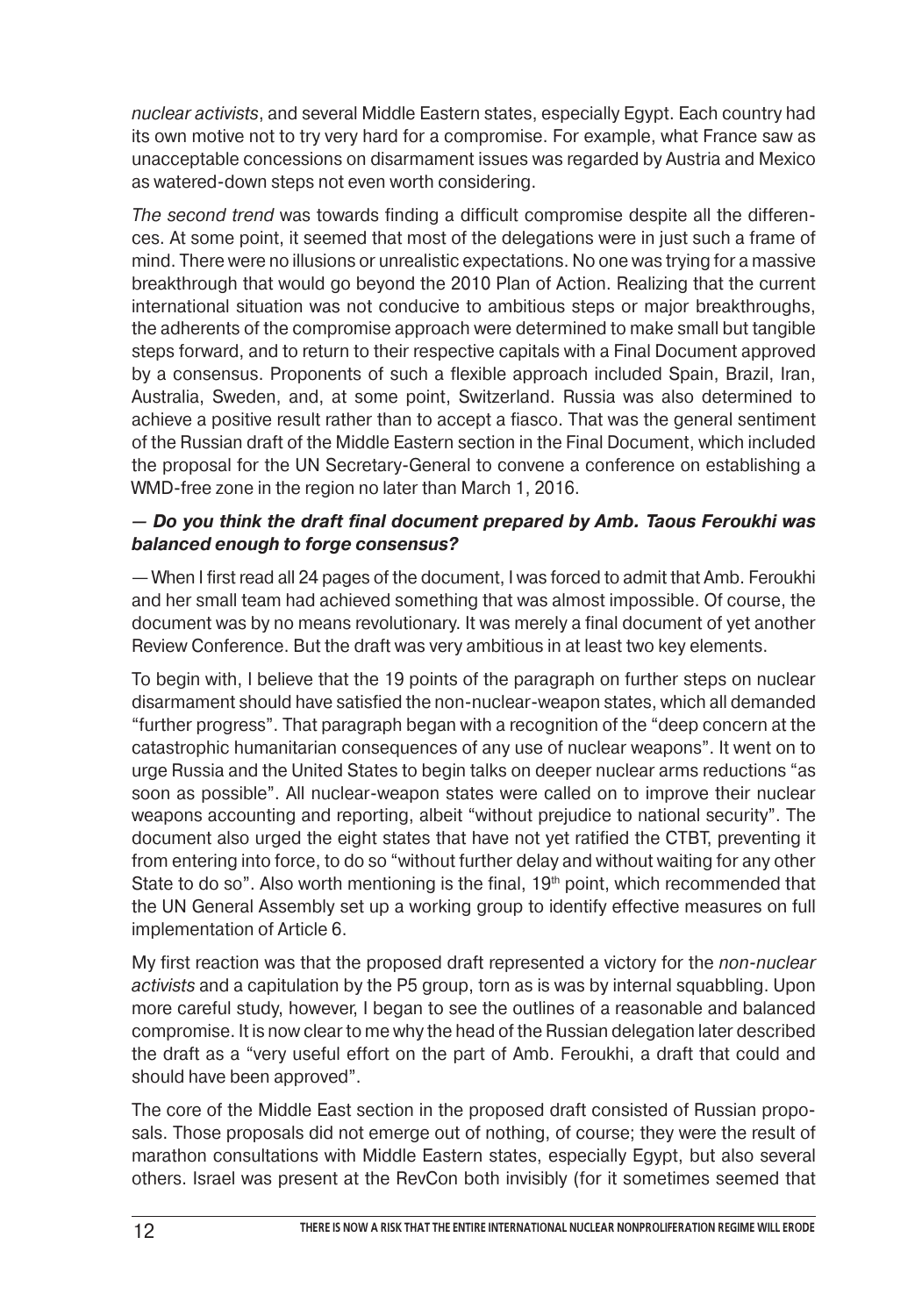the Americans and the Canadians were voicing Israel's position rather than their own) and visibly, in the form of Israeli observers. Signs of Israeli presence were everywhere in the lobbies. Sticking to what has already become a tradition, Russian diplomats held numerous meetings with their Israeli counterparts to discuss possible solutions and the degree of their acceptability. Naturally, they also maintained dialogue with the United States and the UK. In fact, up until the final week of the conference that dialogue seemed entirely constructive, as suggested by complaints in the lobbies that "the Russians and the Americans are once again singing from the same hymn sheet on the Middle East".

## **— The draft final document was not adopted over the opposition from the US, UK and Canada. What does it mean for the future of the nonproliferation regime?**

— Let me make one thing perfectly clear: the future of the NPT was not at stake at the 2015 RevCon. The NPT has an indefinite term, and the review process has been going through ups and downs ever since the treaty's entry into force in 1970. There have been good RevCons, and there have been bad ones. However, with this reservation, I have to recognize that what happened on May 22, 2015 was a major setback for the nuclear nonproliferation regime. Even by the least pessimistic assessments, that setback has destroyed at least a decade of progress.

The consequences of this fiasco will be felt on all fronts. There is now a risk that the entire international nuclear nonproliferation regime will erode. Of course, only a small minority will benefit from such erosion. But that minority has already demonstrated its ability to seize the initiative by unfurling attractive and seemingly universal banners.

With growing tensions on the European continent, with the nuclear factor once again being bandied about, with fresh plans to deploy new nuclear weapons and a clear risk of the INF Treaty being lost — in these dire circumstances, the NPT should be as steady as a rock, with no reservations.

Speaking of European security, the time is coming to start thinking seriously about how we can strengthen the nonproliferation regime on the European continent. The measures might include nuclear-weapons-free zones and other steps to prevent nuclear weapons being stationed outside the borders of the nuclear-weapon states.

The most urgent priority now is to reduce the risk of incidents involving nuclear weapons, i.e. accidental risks with potentially irreversible consequences.

Another pressing issue that still remains unresolved is the interrelation between offensive and defensive strategic weapons, as well as the connection between nuclear weapons and new types of conventional strategic weapons (global prompt strike weapons). Unfortunately, despite the obvious urgency of this problem, most Europeans seem to remain indifferent to it.

At the same time, we have to recognize that the Humanitarian Initiative and the Austrian proposals will continue to gain momentum. In my view, these discussions are merely diverting us from key disarmament issues rather than focusing our attention on them. My understanding is that some people hope to turn that initiative into an alternative to the NPT, and use it as a launch pad for a convention banning nuclear weapons. Will that help the NPT? Not at all. To the contrary, that could be the very source of the NPT's erosion I have already warned of. As the saying goes, the road to hell is paved with good intentions.



 $\ddot{\phantom{0}}$